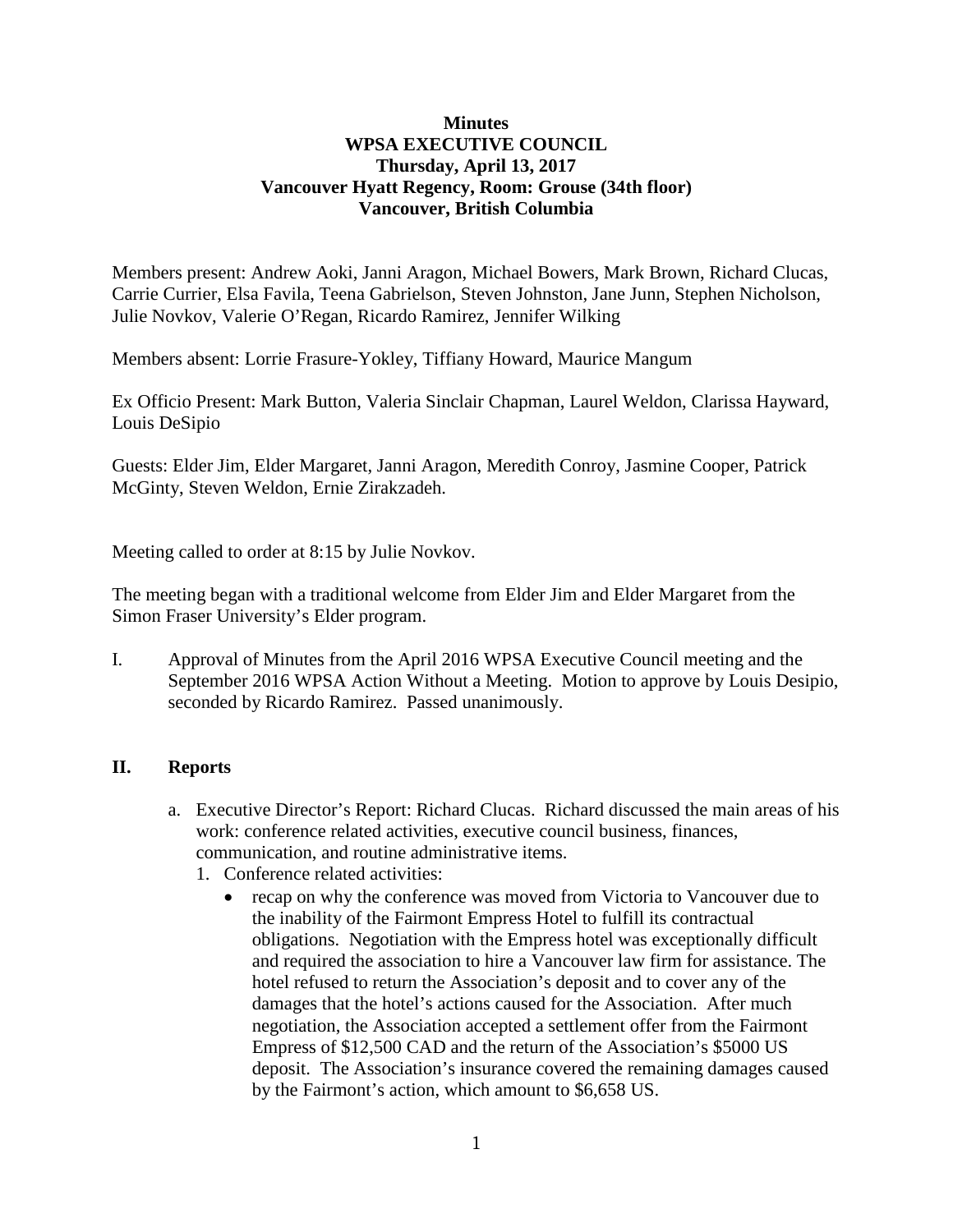- This year there were travel difficulties for non-U.S. citizens because of (1) the executive order issued by the U.S. president on entry into the U.S. and (2) changes in Canadian entry requirements. The association's leadership was contacted by 17 participants who were counseled by their university and/or attorney not to leave the country because of the president's executive order. The leadership believes there were likely others who did not attend the meeting because of the executive order but did not contact the association. As for the changes in Canadian entry requirements, the Association only found out at the last minute about Canada's new Electronic Travel Authorization form and fee requirements for some categories of visitors. The Association learned of these changes when a conference participant was not allowed to board a flight to Canada. After hearing from this participant, Elsa sent out a notice to all attendees about this change, warning about the situation.
- Future conference plans: 2018 San Francisco, March 29-31 at the Hyatt Grand Regency. Regular rooms are \$199/night.
- 2. Executive council business: Did not have a quorum in September at Philadelphia so conducted a Vote Without a Meeting in the fall.
- 3. Finances (record keeping and donations): The hiring of a CPA to provide advice has led the Association to change the handling of its bookkeeping records. The Association has begun to use QuickBooks and it has moved from a cash basis to an accrual method of accounting. Elsa had to learn these new systems and to change the accounting records over to the new system. The new records are modernized and more informative than in the past. In addition the Executive Director worked on donations and fundraising, targeting former presidents first to help raise money for the Betty Moulds Lifetime Service Award Endowment. The Associated needed to raise a minimum of \$1250 to enable the Moulds Award to be self-funded. The fundraising efforts raised \$9600, far above the target. Richard also announced that the first recipient of the Betty Moulds Lifetime Service award would be former WPSA President Ron Schmidt.
- 4. Communication: worked with the journals and newsletter
- 5. Routine Administrative Tasks: include contacting awards committees to get things accomplished, meeting with community college instructors to see what we can do better for that community. In terms of the spring/summer plans they include wrapping up the Vancouver convention logistics, working on the PRQ editor search, the 2018 conference plans, the site visits for future conferences and preparation for council meetings in San Francisco.
- b. Program Chair's Report: Stephen Nicholson. This is one of the top five meetings in terms of attendance. 997 attendees, 515 are members, 153 non-members, 329 students/retirees. Last year San Diego had 1026 and Las Vegas the year before had 1138 so it is on par with other high attendance conferences even with the last minute changes from Victoria to Vancouver.
- c. Local Arrangements Vancouver: Janni Aragon and Steven Weldon. A lot of coordination was required this year due to last minute changes from Victoria to Vancouver. Steven Weldon and Simon Frasier University came through financially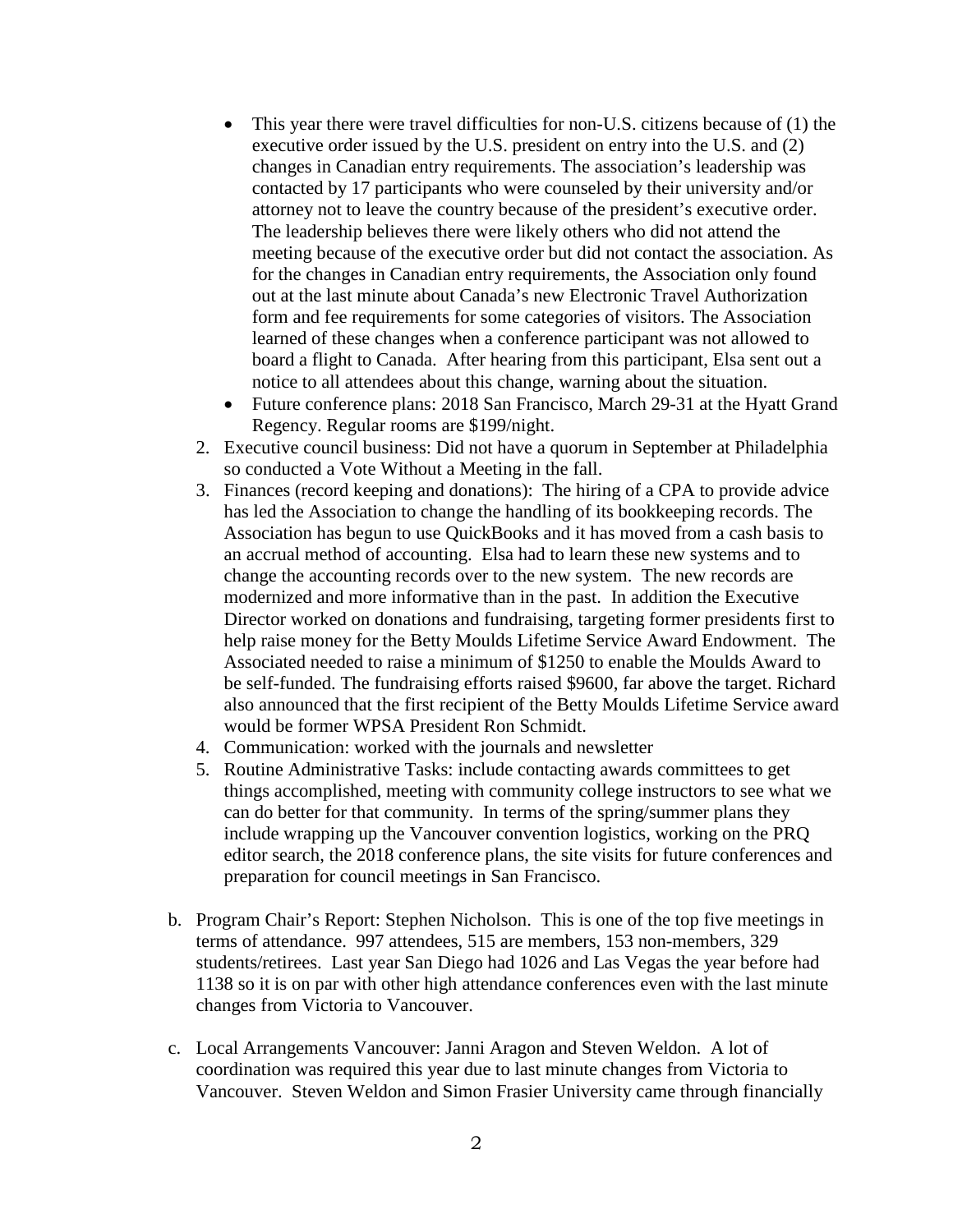for the association with both student help and \$5000 donated by the Department of Political Science.

- d. Nominating Committee Report: Richard Clucas for Michaele Ferguson. The slate wanted to expand membership and bring new people in and will be presented at the business meeting. Jamie Mayerfeld, University of Washington, is being nominated for the 2018-2019 Program Chair.
- e. Financial Report: Michael Bowers. Total income was \$315,667.54, with expenses totaling 226,306.75 for a net income of \$89,360.79.
- f. 2016 Membership Report to Council: Elsa Favila discussed the numbers are good and helped by past attendance at the conferences in Las Vegas and San Diego.
- g. PRQ Report: Clarissa Hayward. PRQ has worked to be more representative of the discipline by targeting scholars in particular subfields, including IR, comparative, and theory. The journal is getting more representation in these subfields in terms of submissions but together they still represent only 45% of submissions. Turn around time for submission reviews is just under 2 months, and the acceptance rate is now 13%, which is comparable to other high-ranking journals in the discipline. Extended discussion of the impact factor scores that measures citations. It was noted that smaller fields have fewer opportunities to be cited so if the Association wants a journal that is more inclusive it will get fewer citations. A concern was raised that the journal should not get too focused on impact factor because it can be misleading and that there are benefits to using other measures of quality. Question was raised as to whether recommendations would be made to potential authors to cite other works from the journal to help the impact factor and discussion on how this would not be appropriate and would be gaming the system. Another question was made with regard to H5 metrics, which is the index that Google scholar uses to count the top number of articles and number of citations.
- h. PGI Report: Valeria Sinclair Chapman. More discussion of impact factor and reminder to people that PGI is open to multiple analytical approaches/methods and that the format of the journal includes a mix of research articles, symposia, review essays and dialogues. The manuscript submissions are increasing to the journal and currently it has an acceptance rate of 31%, with more than 80% of submissions coming from the US. The time to review is 81 days and they are working to reduce that time but there are concerns with who gets left out when turn around time is sped up and the importance of having a thorough and thoughtful review with appropriate feedback. PGI is also moving forward with social media editorial assistance. Their twitter handle here is @pgi\_wpsa with 700 followers, adding 2-4 followers per week. The blog has been started and trying to coordinate it with WPSA so they are not duplicating efforts. No data on breakdown of submissions by subfield but they will work on that for next time. Library subscriptions have doubled over the past year from 26 in 2015 to 41 in 2016.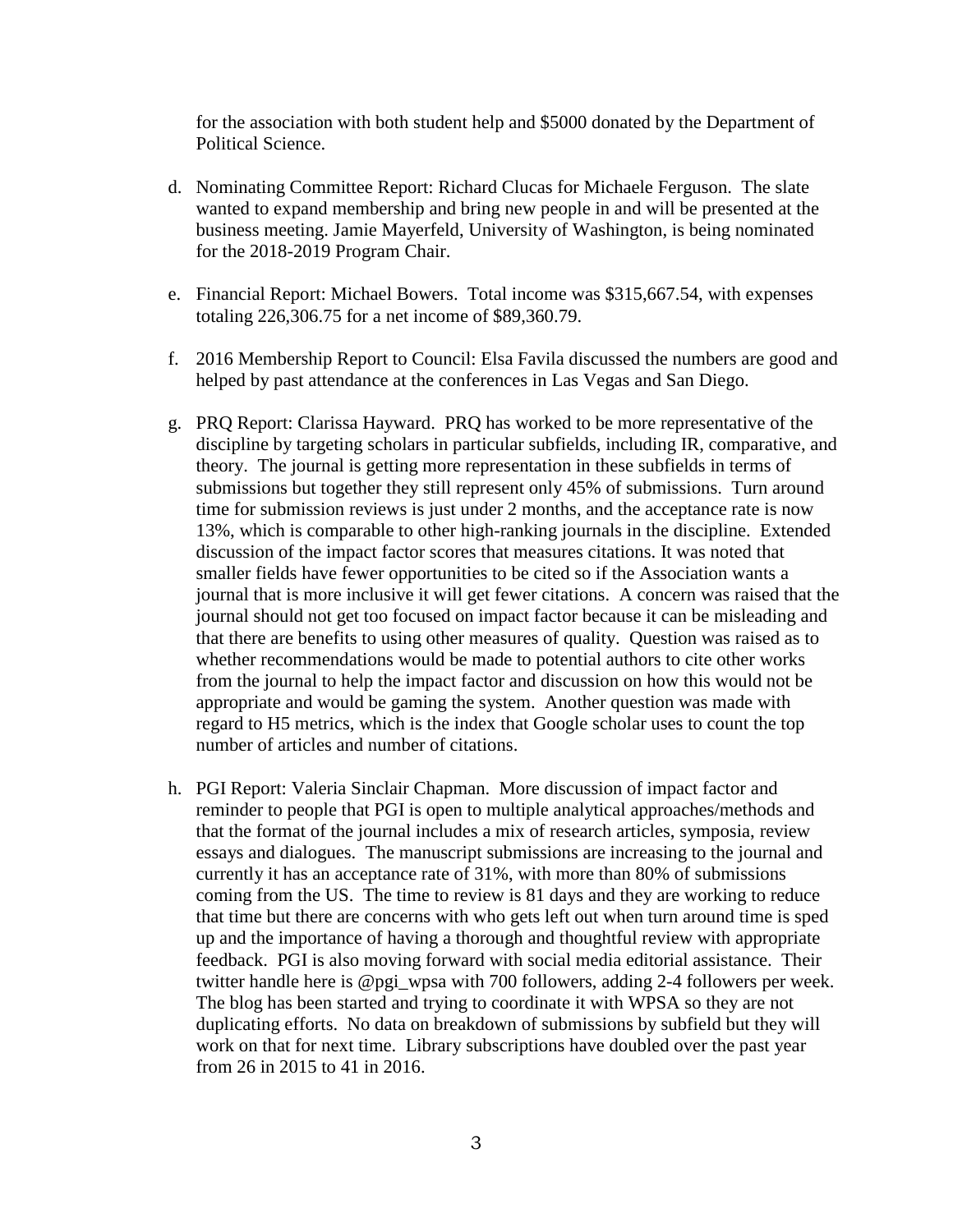- i. Western Newsletter Report: Janni Aragon discussed this was the second year she and Danielle have worked on the newsletter and they hope to coordinate more with the journal editors in the future to help with promotion.
- j. WPSA Committee on Information Technology: Meredith Conroy. The IT committee runs the social accounts (twitter, Facebook and the blog) and are trying to work better with journals to promote scholarship and take the burden off journals to promote articles. There are approximately 2000 followers, which the committee feels is good so far.

## III. **Old Business**

A. Future Convention Sites: Richard Clucas discussed the regular 4-year rotation on the conference sites – southern California, northern California, the northwest and the southwest. 2018 is in San Francisco, 2019 is in San Antonio, and 2020 is in Los Angeles. Request for approval to begin searching in the Pacific Northwest for Portland and Seattle in 2021. Discussion that  $2022$  will be the 75<sup>th</sup> anniversary of WPSA, the rotation would bring us to northern California again. San Francisco would be the only location that can actually fit us. There was discussion on alternative locations such as where the first WPSA was held (Salt Lake City), for Vegas (due to record past attendance) and for a destination location (perhaps Hawaii) but each had problematic characteristics that might not allow the venues to accommodate us or would create too much controversy from members. Motion to approve the search in the Pacific Northwest for 2021 was made by Louis DeSipio, seconded by Valeria Sinclair Chapman, motion passed unanimously.

B. PRQ Editor Search: Ernie Zirakzadeh. Discussion of the review process for the new PRQ editors. The search committee plans to present recommendations at APSA after they complete initial interviews. It was noted that editorial teams are the wave of the future, which can be more expensive, but such teams help promote diversity in subfields to encourage submissions. Ernie asked for suggestions on what kind of questions we might like asked of the potential editors and asked the council to encourage people to apply. In terms of some potential challenges there are some universities that are reluctant to contribute to the receptions, but Richard noted there are creative ways to maneuver around some of those issues. University support varies for editors, some may not get a teaching release or any additional resources for graduate student help. Richard has a list of cost factors and budgeted items that universities might cover.

## IV. **New Business**

- A. Budget: Michael Bowers. Expenditures are in line with the budget we approved and it is similar to last year's.
- B. Anti-Harassment Policy: Julie Novkov. A proposal was put forwarded for the Council to consider adopting an anti-harassment policy. Most of the policy put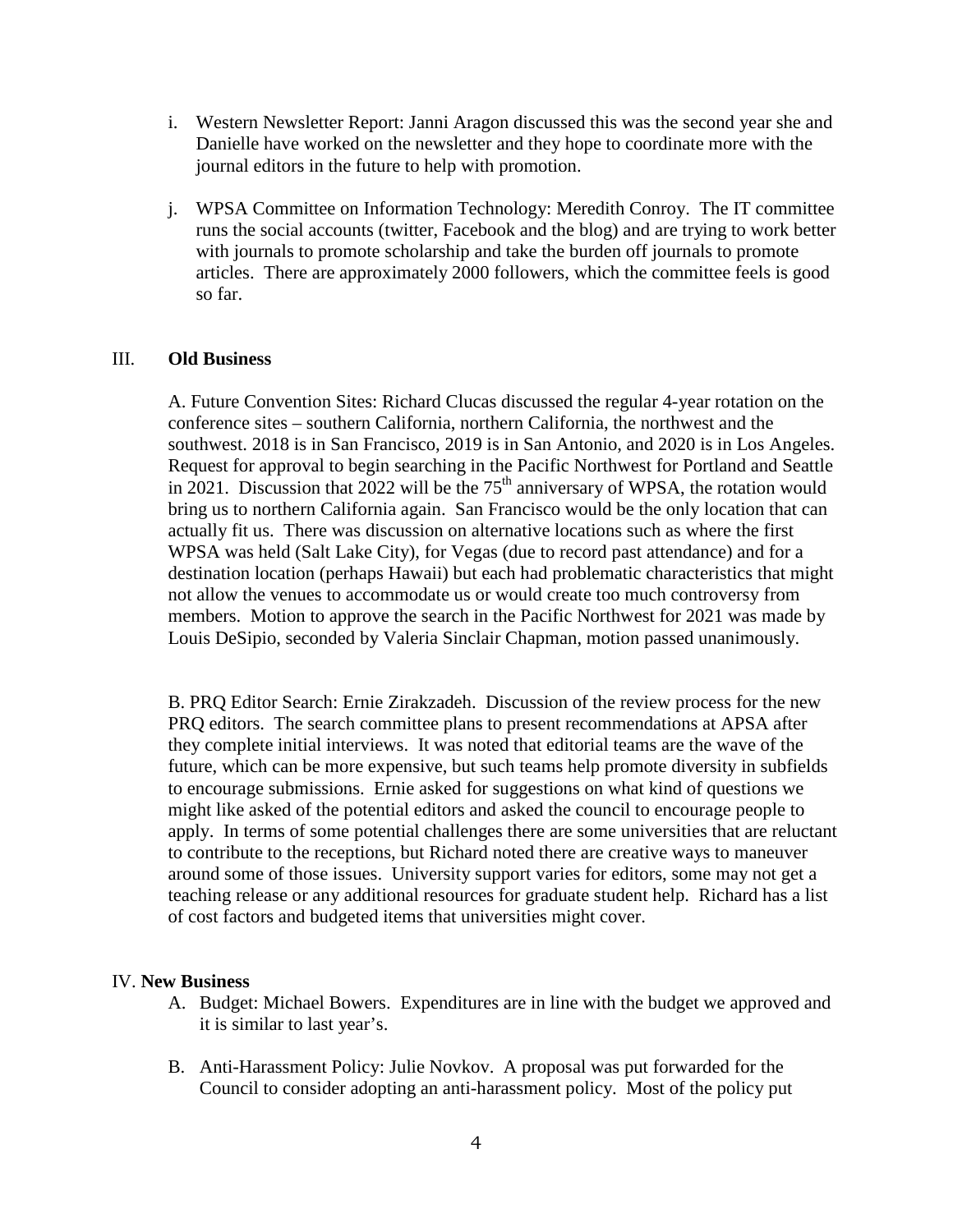before the council was based verbatim on the APSA's anti-harassment policy, with the main difference occurring in the introduction and in the list of the groups that could face discrimination. Jane Junn mentioned the APSA policy was passed at the recent Midwest Political Science Association meeting, with some added language which the Council may want to consider, including the creation of an ombudsperson position. Discussion on the policy included the desire for some kind of consequence for violating the policy and for clarification on what would constitute harassment. A discussion was held on whether we should have an attorney examine the policy. Richard mentioned we do not have legal council on retainer and would have to actively seek council on this matter. Finally discussion on whether we should go ahead and make an anti-harassment statement at this time, perhaps printed at the beginning of the program, and work on the detailed policy in the coming months. Council members felt a policy statement would be good and that it could be amended and updated. The Council then discussed how to make the policy statement known so it would reach the broadest audience possible. It was suggested that the policy be included with paper submissions/registration so participants can simply click a box that indicating they had read it. Also recommended that the Association target the graduate student reception so that scholars just coming into the field are aware of the policy. A motion was made to adopt the statement against harassment and that more work be done on this matter by an ad hoc committee. Motion made by Jane Junn, seconded by Teena Gabrielson, the motion passed unanimously. A subcommittee will be appointed by the President to work on the anti-harassment policy.

C. WPSA Position Statements: Richard Clucas presented a proposal for officers in the council to take a position in the name of the Association on certain issues which may arise before there is a chance to convene the executive council. Currently the council does not have a process in place allowing the Association to take positions except with a vote by the council. The proposal grew out of the growing number of request made of the Association to respond to government actions and proposals, which touch on academic freedom, research in political science, and other topics that are related to scholarly research and education. The proposal was put forward to enable the Association's leadership to weigh in on these types of issues. Richard warned that there are limitations on the types of position that the Association can take because of its non-profit status. For instance, it cannot endorse candidates, support political parties, or lobbying. However, the Association can make informative statements and take positions on some types of issues, including ones related to scholarship, research, education, academic freedom, social sciences, and the discipline. The proposal before the council proposed a process and structure for allowing the President to support advocacy and public awareness campaigns, while also setting restrictions on the types of campaigns the Association can support. The proposed policy was similar to that adopted from the Midwest Political Science Association. Some questions were raised on the wording of parts of the proposal. The council voted to adopt the proposal with one minor amendment in the Restrictions section of the proposal. The initial motion for adoption was moved by Mark Brown and seconded by Jane Junn. The motion to amend was made by Julie Novkov and seconded by Louis DeSipio. The amended proposal was approved unanimously.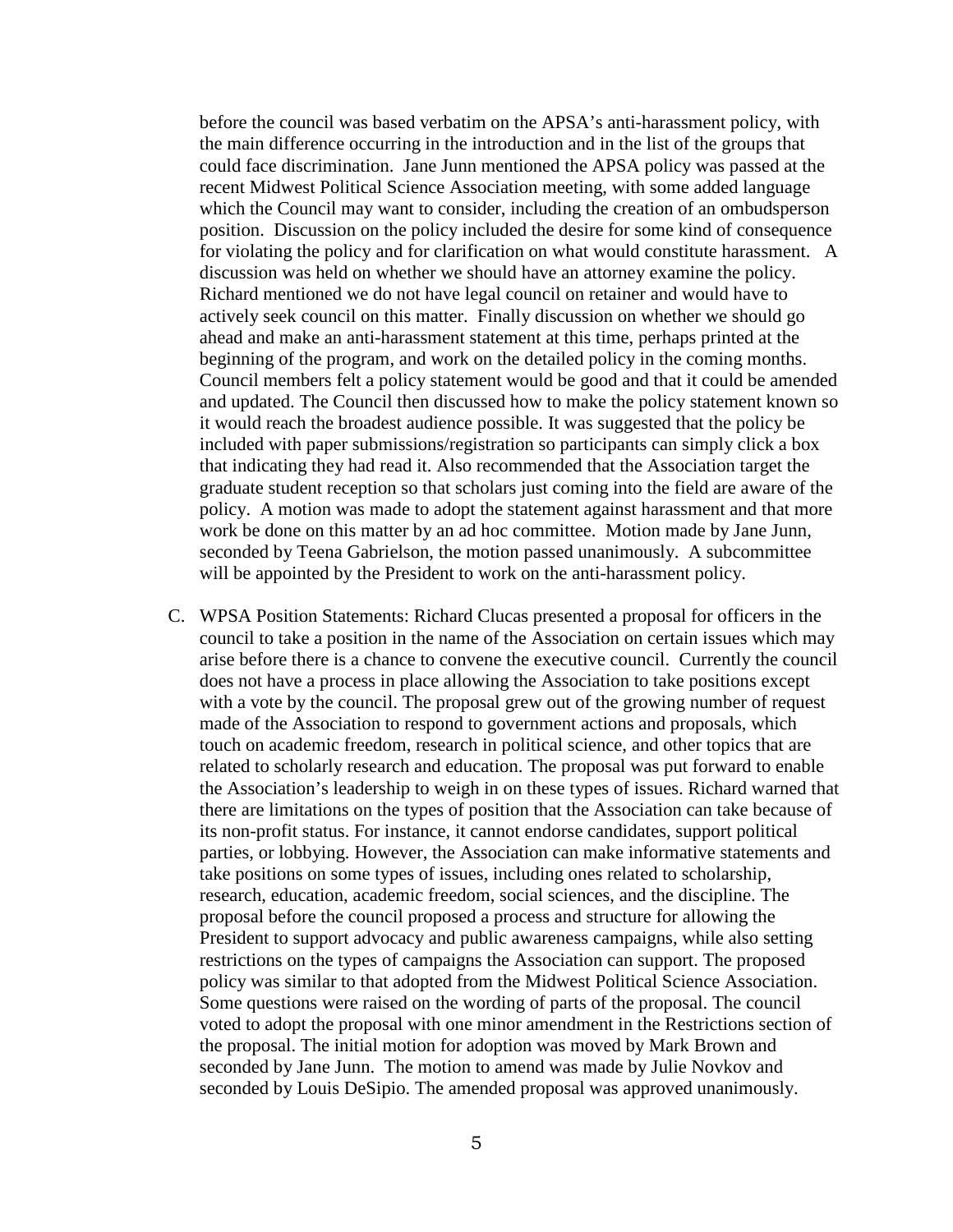- D. Hiring a Bookkeeper: Richard discussed how in the past several years the association's finances have become more complex, both in the activities conducted by the association and in recordkeeping. Richard requested that the Council allow Elsa to hire temporarily help for a few hours a month to assist with bookkeepingrelated matters. The cost of hiring part-time help with bookkeeping was estimated at \$3600 per year. Michael Bowers noted as treasurer that we have the funds. Jane Junn made a motion to hire a bookkeeper as needed, motion seconded by Clarissa Hayward, motion passed unanimously.
- E. Credit Card Authorization: Richard Clucas. On many occasions, the WPSA Executive Director or the Associate Director need to make purchases which are best handled using a credit card. Currently, the Executive Director and the Associate Director rely on the use of a WPSA debit card, their own personal credit cards, or some other payment method to handle these transactions. The Associate Director has begun the application process for the Executive Director and the Associate Director to receive a WPSA credit card. Since we are a non-profit organization, the process requires a formal vote by the Executive Council authorizing the acquisition of the credit card. The outcome of the vote must then be recorded in the formal minutes. The purpose of this agenda item is to ask the Council for that vote. A motion to approve the application and authorizing the acquisition of the credit card was put forward by Louis DeSipio and seconded by Ricardo Ramirez. The motion passed unanimously.
- F. IT Committee Term Length: Meredith Conroy discussed that the Information Technology committee is great to get younger scholars involved, but that the twoyear term of committee members was not long enough. She told the Council that the term should be expanded to three years in order for the committee to be more productive. Motion to approve the change to a three-year term was put forward by Steven Johnston, seconded by Jane Junn, and motion passed unanimously.
- G. Membership of New Awards Committees: Richard Clucas. With a few exceptions, WPSA policies give the Association President responsibility of appointing all WPSA committees. Over the past several years, there has been an expansion of the number of WPSA committees. The expansion of the committees has made it increasingly difficult for WPSA Presidents to identify a sufficient number of qualified members to serve on all the committees. With some Association members talking about creating new awards in the future, this challenge is going to grow. This proposal calls for revising the guidelines for creating new award committees so that the proposer is required to offer a selection process which helps identify committee members. Motion to approve by Louis DeSipio and seconded by Jane Junn. Mtion passed unanimously.